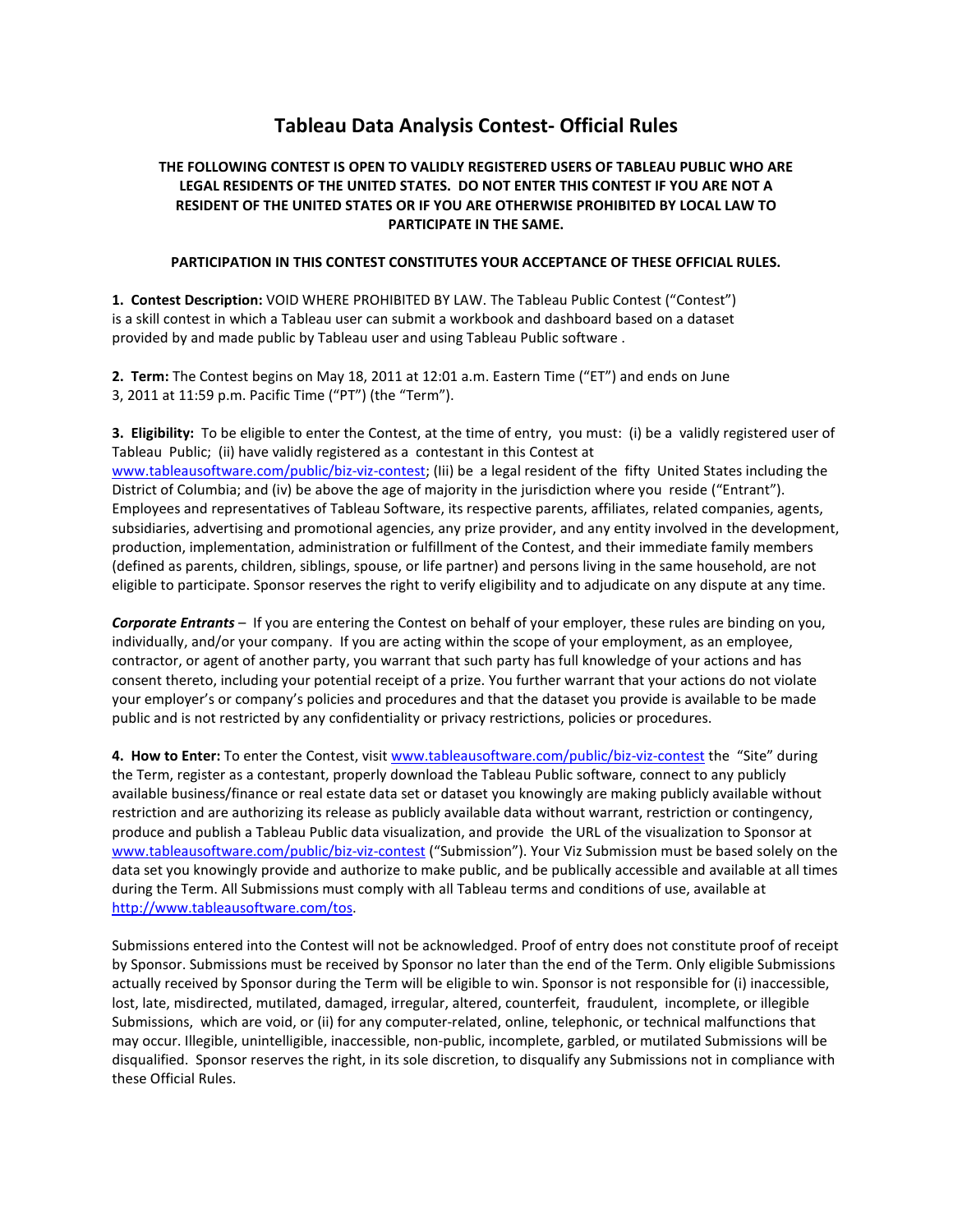By making a Submission and participating in the Contest, you represent and warrant that: (i) you agree to the terms and conditions of use of the www.tableausoftware.com website available at http://www.tableausoftware.com/tos, and also hereby grant Tableau an irrevocable, royalty-free license to use your Submission for marketing, promotional and any other use; (ii) you are the owner of the Submission, the Submission is your original work, and you have secured any and all rights, releases, or permissions necessary for the use and distribution of your Submission by Tableau; (iii) your Submission does not violate or infringe upon the copyright, trademark, or other intellectual property rights, publicity rights, or any other rights of any third party; (iv) your Submission contains data that is publicly available or is now made publicly available and does not contain data that should remain confidential or private.

**5. How to Win:** One (1) winner will be selected for the main prize.

A panel of judges, comprised of Tableau employees and industry experts ("Panel") will evaluate all submissions based on the following criteria:

25% - Overall Appeal 25% - Design Elements 50% - Data Analysis/Findings

The Panel will evaluate and attribute a score between 0-100 to each Submission made up of scores between 0-25 for each of the above listed criterion. The Submission that receives the highest overall score from the Panel will be selected as the winner. In the event of a tie, the Submission(s) that received the higher score from the Panel in the category of "Overall Appeal" will be selected as the Winner.

On June 7, 2010, the winner will be selected, notified by email and announced in publicly available forums, events and media as determined, selected and represented by the Sponsor. If the winner does not respond to the notification attempt within three (3) days from the first notification attempt, then such potential winner will be disqualified and an alternate winner will be selected from among the remaining contestants based on the judging criteria described herein.

In addition, a "Crowd Favorite" will be selected. Each contestant will receive a bit.ly link from Tableau with which to be judged the "Crowd Favorite" prize. This prize will be awarded to the contestant who demonstrates the skills necessary to create and promote his or her entry and appeal to the judgments of third parties. This prize will be evaluated by which bit.ly link that has the most "hits" by June  $7<sup>th</sup>$ . This contestant will receive the "Crowd Favorite" prize and will be notified by email. If the winner does not respond to the notification attempt within three (3) days from the first notification attempt, then such potential winner will be disqualified and an alternate winner will be selected from among the remaining contestants based on the same criteria (number of hits on the bit.ly link).

The judges' decisions are final with respect to all aspects of the Contest. Sponsor and its parent, affiliates, subsidiaries, employees, agents, officers and directors, advertising and Contest agencies, and their respective officers, directors, employees and their respective agents will not be liable for unsuccessful efforts to notify a winner. If a potential winner declines a prize, fails to claim a prize, cannot be contacted within the time period stated herein, fails to abide by the Official Rules, is determined to be ineligible, or if a prize notification email is returned as undeliverable, such prize will be forfeited, and Sponsor may select an alternate potential winner from all remaining eligible entries as described herein.

## **6. Prize:**

One (1) Prize will be awarded to the winner. The Prize includes: (a) one conference registration to the 2011 Tableau Customer Conference in Las Vegas (currently scheduled for October 3-6, 2010), (b) double occupancy hotel accommodations for three (3) nights and two (2) round trip plane tickets to Las Vegas, U.S.A. ("Prize"), (c) one perpertual license of Tableau Desktop Professional and (d) Tableau Public limits expanded to 200,000 rows and 100MB of space. The ARV of the Prize is approximately \$5,500.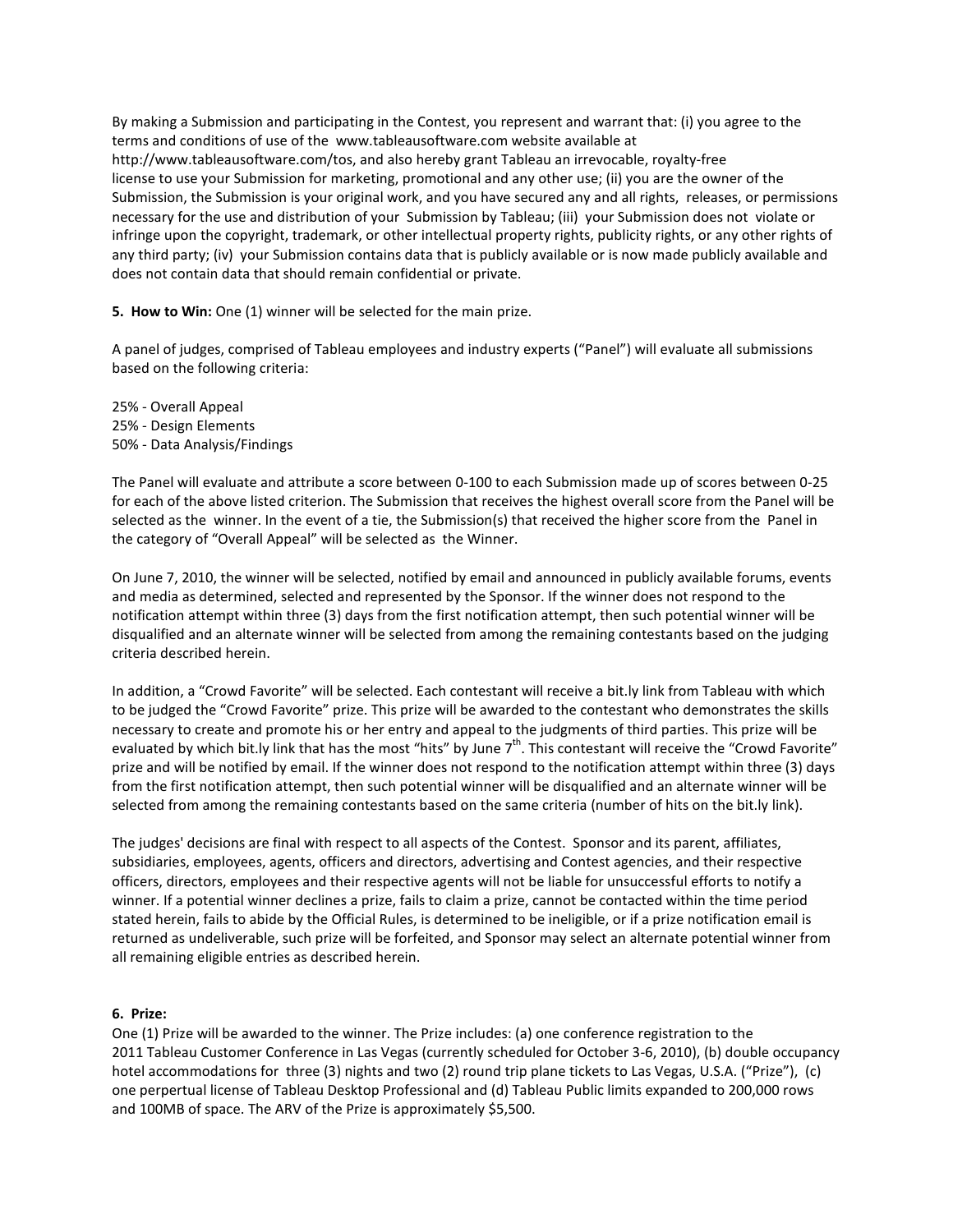Tickets are subject to availability. Blackout periods and other restrictions, conditions, and/or limitations may apply. Travel reservations must be made through Sponsor's agent, on a carrier of Sponsor's choice, at least 30 days prior to intended travel. The outward leg of the travel must take place no later than one year after the end of the Term. Substitution at Sponsor's sole discretion.

Winner and travel companion are responsible for all required travel documents, including Passports and/or Visa requirements. Travel companion must travel with winner on same itinerary, and sign a release of liability and publicity (unless prohibited by law) prior to issuance of travel documents. If guest of a travel prize winner is under 18 years old, and is not the child of the winner, the guests' parent or legal guardian will be required to co-sign a travel release. Winner and travel companion are responsible for obtaining all forms of insurance, including but not limited to travel insurance, at their option, and acknowledge that Sponsor has no obligation to obtain or provide travel insurance or any other form of insurance.

One (1) Prize will be awarded to the "Crowd Favorite" winner as judged above. The Prize includes: a \$500 pre-paid debit card on a debit card service of Sponsor's choosing. Sponsor provides no implied guarantees as to usability or availability of such debit card in any particular location, website or other means of use.

No prize substitution, cash substitution, or assignment or transfer of any of the prizes is permitted, except by Sponsor for reason of unavailability, in which case a prize of equal or greater value will be awarded. The prize consists of only those items specifically listed as part of the prize. All taxes, costs, and fees associated with the Prize are the sole responsibility of the winners. LIMIT ONE PRIZE PER PERSON. Odds of winning depend on the number of entries and the skill of the entrants.

**7. Conduct:** By participating in the Contest, Entrants agree to comply with and be bound by these Official Rules. Failure to comply with these Official Rules may result in disqualification from the Contest. Entrants further agree to comply with and be bound by decisions of Sponsor, which shall be final and binding in all respects. Sponsor reserves the right, in its sole discretion, to disqualify any individual it finds to be: (a) tampering or attempting to tamper with the operation of the Contest or Sponsor's web site(s); (b) violating these Official Rules; (c) violating the terms of service, conditions of use and/or general rules or guidelines of any Sponsor's property or services; or (d) acting in an unsportsmanlike or disruptive manner, or with intent to annoy, abuse, threaten or harass any other person.

Except where prohibited by law, by accepting a prize, winners consent to Sponsor's use of their name, likeness, address (city and state only), statements, photograph, voice, Submission, and/or likeness for advertising and promotional purposes related to the Contest, and for any other business purposes, in any and all media now known or hereafter devised, worldwide and without further notice, compensation, consideration, review or consent and without regard to moral rights.

**8. Limitations of Liability:** By participating in the Contest, Entrants agree, to the fullest extent of the law, to release and hold harmless Sponsor, and its respective parent, related companies, subsidiaries, affiliates, directors, officers, employees, and agents from any and all liability for any claim, injury, loss, or damage of any kind arising from or in connection with the Contest (including but not limited to the receipt, use, or misuse of any prize or any component thereof) or the promotion thereof. Sponsor assumes no responsibility or liability for the following: (a) telephone or technical malfunctions that may occur; (b) any incorrect or inaccurate information, any of the equipment or programming associated with or utilized in the Contest, or any technical or human error which may occur in the processing of purchases and/or invoices in connection with the Contest; (c) any injury or damage to participants related to or resulting from participating in this Contest, including any use or receipt of a prize awarded herein; or (d) any use or inability to use any awarded prize.

**9. Right to Terminate or Modify:** If, for any reason, the Contest is not capable of running as planned, including because of tampering, unauthorized intervention, fraud, technical failures, force majeure, or any other cause beyond the control of Sponsor which may corrupt or affect the administration, security, fairness, integrity or